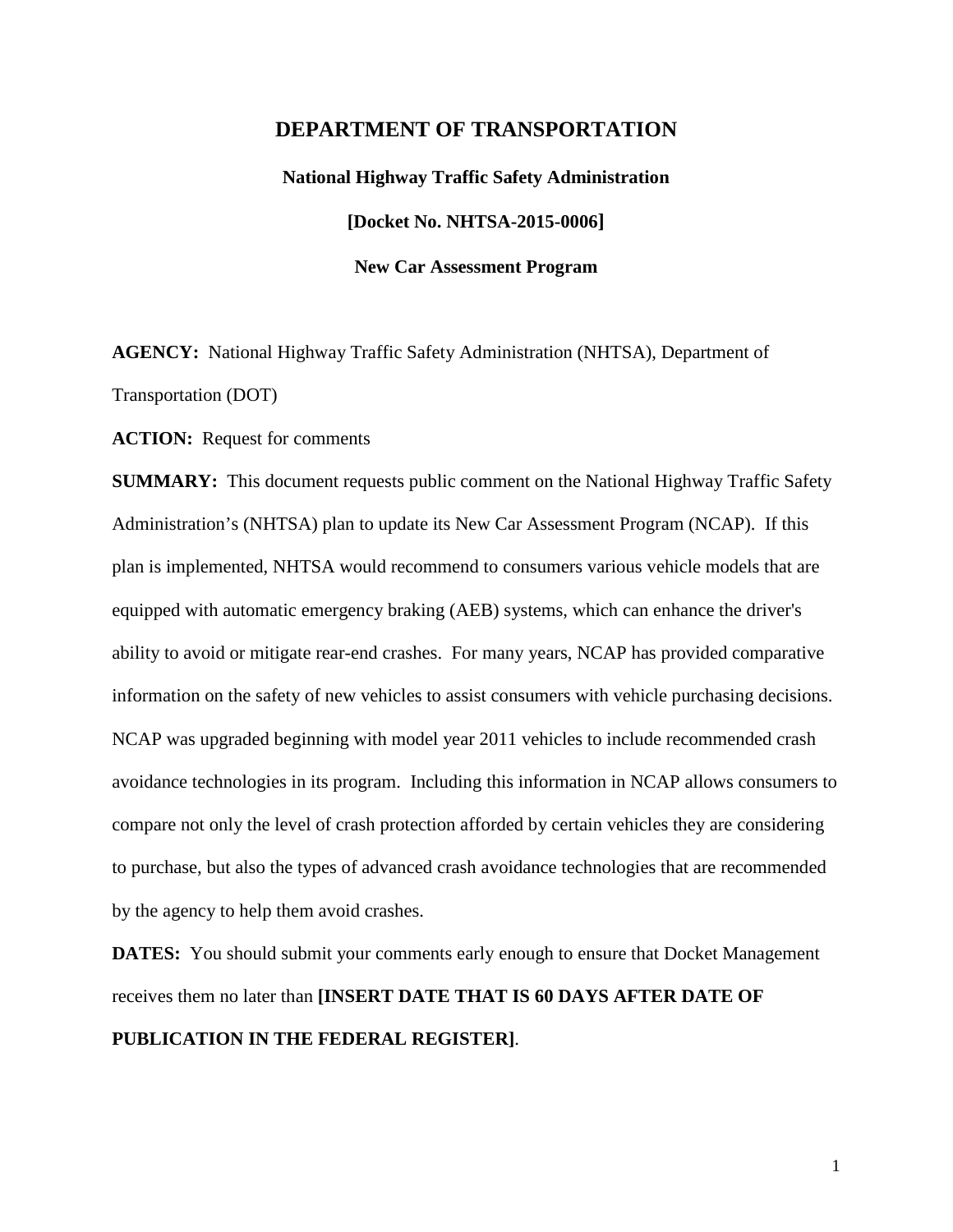**ADDRESSES:** Comments should refer to the docket number above and be submitted by one of the following methods:

- *Federal Rulemaking Portal: [http://www.regulations.gov](http://www.regulations.gov/)*. Follow the online instructions for submitting comments.
- *Mail:* Docket Management Facility, U.S. Department of Transportation, 1200 New Jersey Avenue S.E., West Building Ground Floor, Room W12-140, Washington, DC 20590-0001.
- *Hand Delivery:* 1200 New Jersey Avenue S.E., West Building Ground Floor, Room W12-140, Washington, DC, between 9 a.m. and 5 p.m. ET, Monday through Friday, except Federal Holidays.
- *Instructions:* For detailed instructions on submitting comments, see the Public Participation heading of the **SUPPLEMENTARY INFORMATION** section of this document. Note that all comments received will be posted without change to *[http://www.regulations.gov,](http://www.regulations.gov/)* including any personal information provided.
- *Privacy Act:* Anyone is able to search the electronic form of all comments received into any of our dockets by the name of the individual submitting the comment (or signing the comment, if submitted on behalf of an association, business, labor union, etc.). You may review DOT's complete Privacy Act Statement in the Federal Register published on April 11, 2000 [\(65 FR 19477-](https://www.federalregister.gov/citation/65-FR-19477)78). For access to the docket to read background documents or comments received, go to *[http://www.regulations.gov](http://www.regulations.gov/)* or the street address listed above. Follow the online instructions for accessing the dockets.

**FOR FURTHER INFORMATION:** For technical issues: Dr. Abigail Morgan, Office of Crash Avoidance Standards, Telephone: 202-366-1810, Facsimile: 202-366-5930, NVS-122.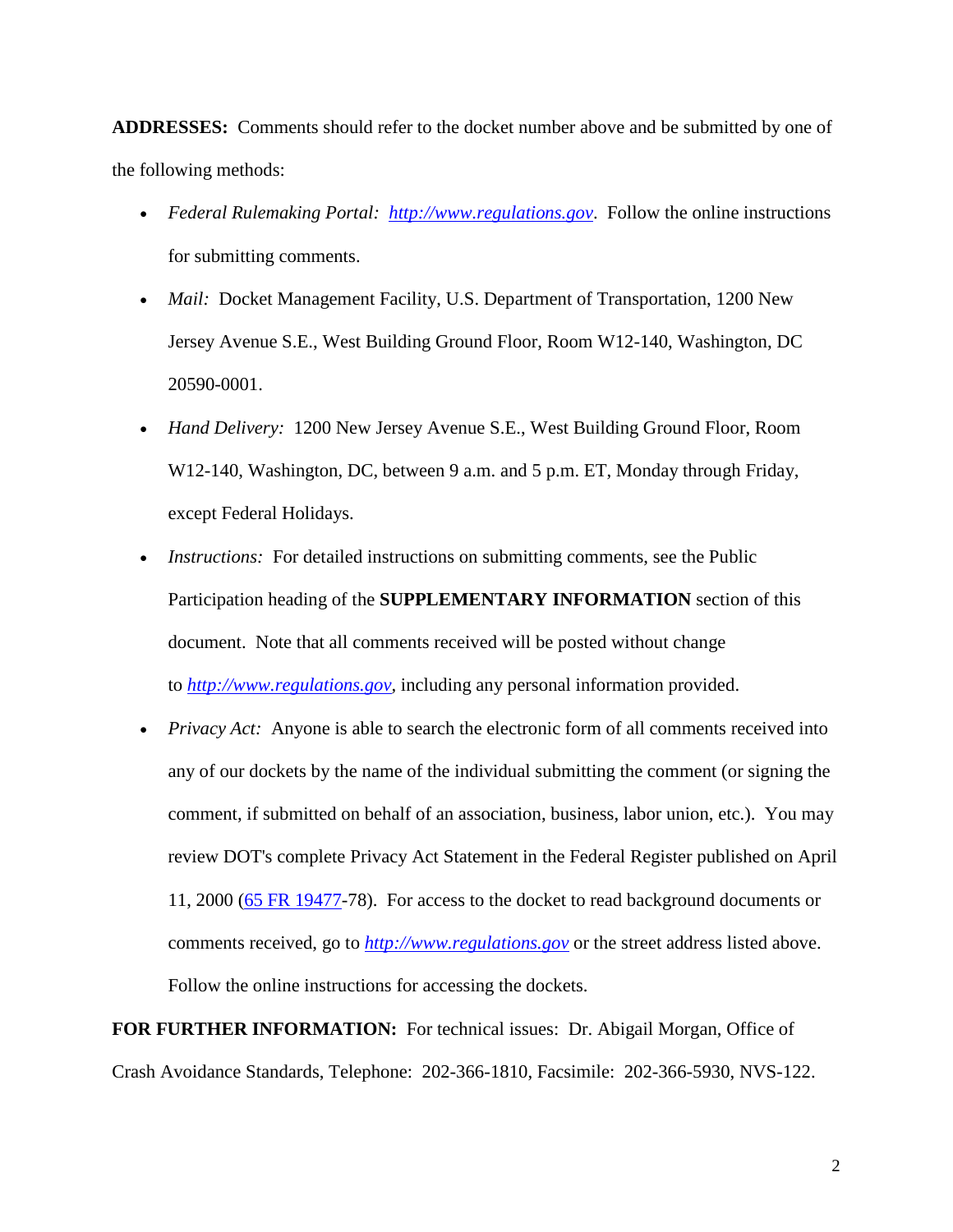For NCAP issues: Mr. Clarke Harper, Office of Crash Avoidance Standards, Telephone: 202- 366-1810, Facsimile: 202-366-5930, NVS-120.

For legal issues: Mr. David Jasinski and Ms. Analiese Marchesseault, Office of the Chief

Counsel, Telephone: 202–366–2992, Facsimile: 202–366–3820, NCC-112.

The mailing address for these officials is as follows: National Highway Traffic Safety

Administration, 1200 New Jersey Avenue, S.E., Washington, DC 20590.

**SUPPLEMENTARY INFORMATION:** The National Highway Traffic Safety

Administration's (NHTSA) New Car Assessment Program (NCAP) provides comparative safety rating information on new vehicles to assist consumers with their vehicle purchasing decisions. NCAP was upgraded beginning with model year 2011 vehicles to include, among other changes, recommended advanced crash avoidance technologies when these technologies meet NCAP's performance criteria. Technologies that were part of the 2011 upgrade were electronic stability control (ESC), forward collision warning (FCW), and lane departure warning (LDW). Subsequently, in 2014, NHTSA replaced ESC, which is now mandatory for all new light vehicles, with another technology, rearview video systems (RVS).<sup>[1](#page-2-0)</sup>

FCW detects vehicles ahead and cautions a driver of an impending collision, so the driver can brake or steer to avoid or mitigate the collision. LDW monitors lane markings on the road and cautions a driver of unintentional lane drift. RVS assists the driver in seeing whether there

 $\overline{\phantom{0}}$ 

<span id="page-2-0"></span><sup>&</sup>lt;sup>1</sup>On April 7, 2014, NHTSA published a final rule ( $\frac{79 \text{ FR}}{19177}$ ) requiring rearview video systems. The rule provides a phase-in period that begins on May 1, 2016 and ends on May 1, 2018 when all new light vehicles will be required to be equipped with RVS. As was done with electronic stability control, RVS will no longer be an NCAP recommended technology once RVS is required on all new light vehicles.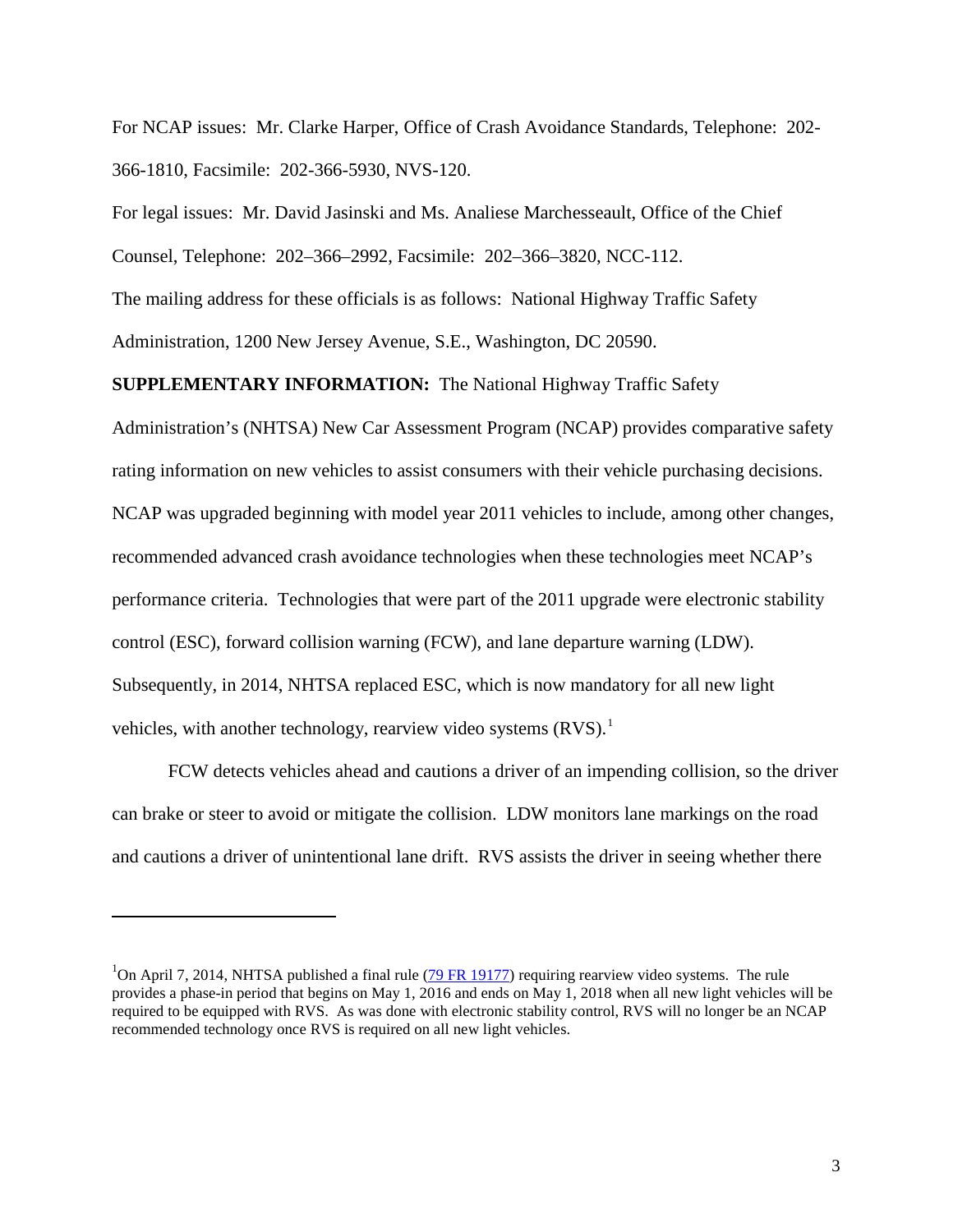are any obstructions, particularly a person or people, in the area immediately behind the vehicle. The RVS is generally installed in the rear of the vehicle and connected to a video screen.

This document requests comments on the agency's plan to further upgrade NCAP to include recommendations to consumers of vehicle models that are equipped with automatic emergency braking (AEB) systems, specifically crash imminent braking (CIB) and dynamic brake support (DBS), which can use information from an FCW system's sensors to enhance the driver's ability to avoid or mitigate rear-end crashes. CIB systems provide automatic braking when forward-looking sensors indicate that a crash is imminent and the driver is not braking. DBS systems provide supplemental braking when sensors determine that driver-applied braking is insufficient to avoid an imminent crash.

This plan would add CIB and DBS to the three crash avoidance technologies that the agency currently recommends on the agency's web site, *[www.safercar.gov](http://www.safercar.gov/)*. By including CIB and DBS systems into NCAP, consumers would receive important information regarding the safety risks associated with rear-end crashes and the vehicle models that offer effective countermeasures, which can assist the driver in avoiding or mitigating these crashes. In addition, the agency believes that if it recognizes AEB systems that meet NCAP's performance measures, and thereby encourages consumers to purchase vehicles that are equipped with these systems, manufacturers would have an incentive to offer these systems on additional vehicles they produce.

# **Crash Imminent Braking and Dynamic Brake Support as Recommended Advanced Technology Features**

In addition to issuing star ratings based on the crashworthiness and rollover resistance of vehicle models, the agency also provides additional information to consumers by recommending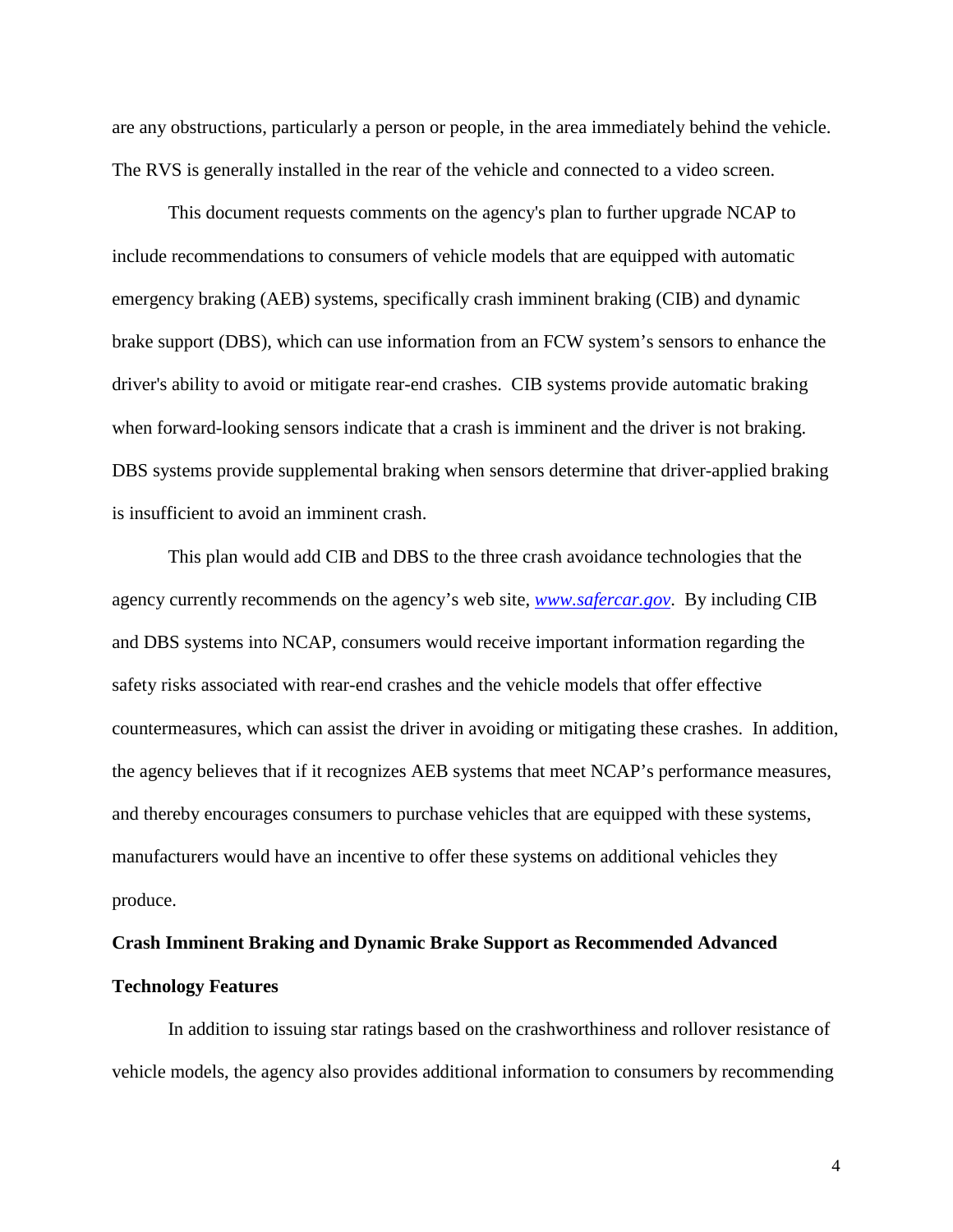certain advanced crash avoidance technologies on the agency's web site, *[www.safercar.gov](http://www.safercar.gov/)*. For each vehicle make/model, the web site currently shows (in addition to a list of some of the vehicle's safety features) the model's 5-star crashworthiness and rollover resistance ratings and whether the vehicle model is equipped with any of the three advanced crash avoidance safety technologies that the agency currently recommends to consumers. NHTSA began recommending advanced crash avoidance technologies to consumers starting with the model year [2](#page-4-0)011.<sup>2</sup> The agency recommends vehicle technologies to consumers as part of NCAP if the technology: (1) addresses a major crash problem, (2) is supported by information that supports its potential or actual safety benefit, and (3) is able to be tested by repeatable performance tests and procedures to ensure a certain level of performance.

For more than three years, NHTSA has been carefully reviewing and evaluating CIB and DBS systems. The agency has also conducted test track research to better understand the performance capabilities of these systems. This work is documented in two reports, "Forward-Looking Advanced Braking Technologies Research Report" (June 2012)<sup>[3](#page-4-1)</sup> and "Automatic Emergency Braking System Research Report" (August 201[4](#page-4-2)).<sup>4</sup>

CIB and DBS systems are two crash avoidance systems designed to mitigate or avoid rear-end crashes. The agency's research found that CIB and DBS systems are commercially available on a number of different production vehicles and these systems can be tested successfully to defined performance measures. NHTSA has developed performance measures to

<span id="page-4-1"></span><span id="page-4-0"></span><sup>&</sup>lt;sup>2</sup> See  $73$  FR 40016.<br><sup>3</sup> See http://www.Regulations.gov, NHTSA 2012-0057-0001.<br><sup>4</sup> See http://www.Regulations.gov, NHTSA 2012-0057-0037.

<span id="page-4-2"></span>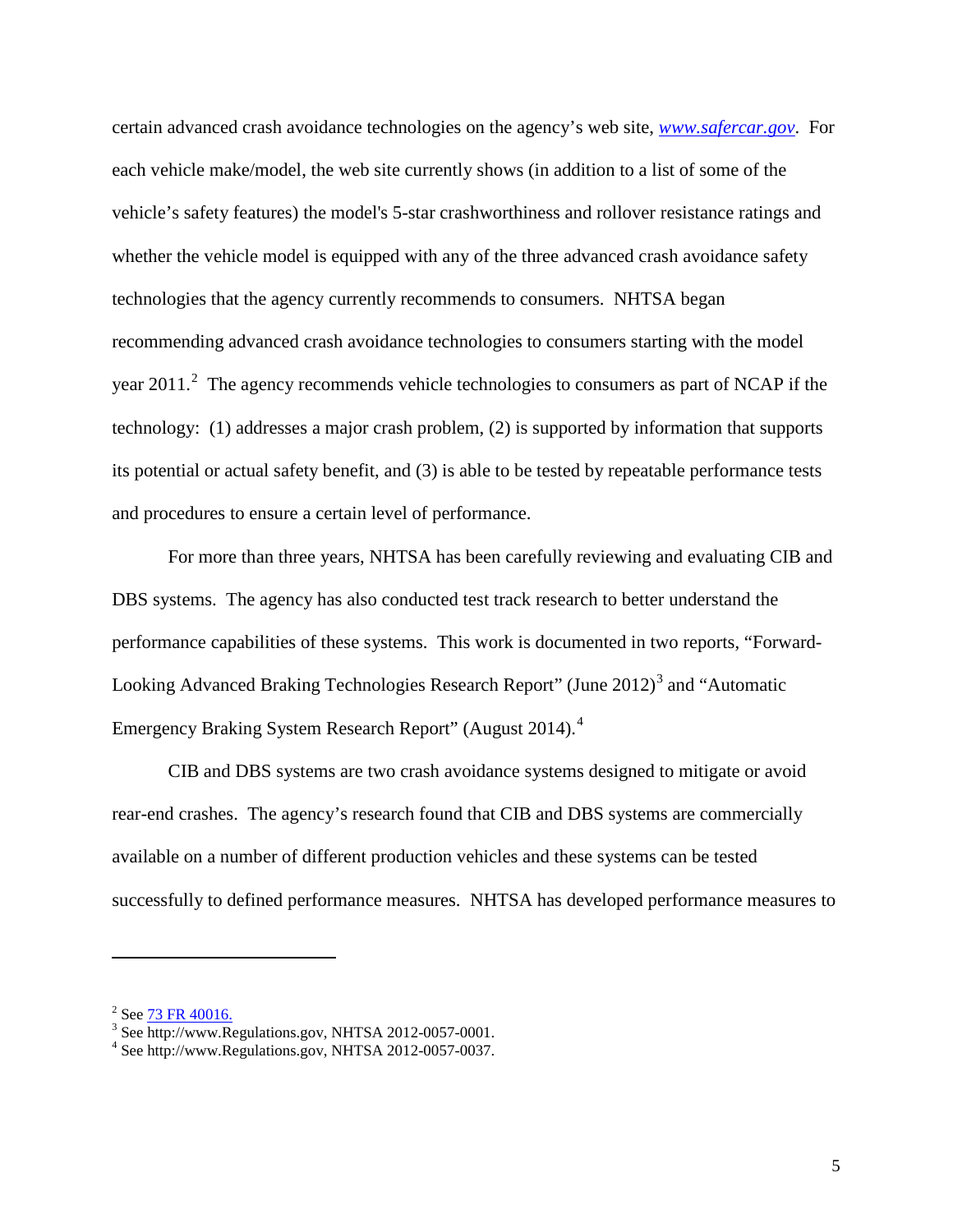ensure that CIB and DBS systems address the rear-end crash safety problem in real-world situations by providing automatic or supplemental vehicle braking that will help drivers mitigate or avoid rear-end crashes. The agency found that systems meeting these performance measures have the potential to help reduce the number of rear-end crashes as well as deaths and injuries that result from these crashes. Therefore, the agency believes that it is appropriate to include CIB and DBS systems in NCAP as recommended crash avoidance technologies

### on *[www.safercar.gov.](http://www.safercar.gov/)*

In addition to the agency's research on CIB and DBS systems, these AEB technologies were among the topics included in an April 5, 2013, Request for comments notice on a variety of potential areas for improvement of NCAP.<sup>[5](#page-5-0)</sup> Most commenters supported including CIB and DBS in NCAP. Some commenters stated generally that available research supports the agency's conclusion that these technologies are effective at reducing rear-end crashes with some of those commenters citing specific research they had conducted that they deemed relevant.<sup>[6](#page-5-1)</sup>

Rear-end crashes constitute a significant vehicle safety problem. In a detailed analysis of 2006-2008 crash data,<sup>[7](#page-5-2)</sup> NHTSA determined that approximately 1,700,000 rear-end crashes involving passenger vehicles occur each year.<sup>[8](#page-5-3)</sup> These crashes result in approximately 1,000 deaths and 700,000 injuries annually. The size of the safety problem has remained consistent

<span id="page-5-0"></span><sup>&</sup>lt;sup>5</sup> See [78 FR 20597.](https://www.federalregister.gov/articles/2013/04/05/2013-07766/new-car-assessment-program-ncap)

<span id="page-5-1"></span> $6$  See http://www.Regulations.gov, NHTSA 2012-0180. For discussions of specific research see comments of Robert Bosch LLC, NHTSA-2012-0180-0028, and the Insurance Institute for Highway Safety (IIHS), NHTSA-

<span id="page-5-2"></span><sup>2012-0180-0026.</sup> <sup>7</sup> These estimates were derived from NHTSA's 2006-2008 Fatality Analysis Reporting System (FARS) data and non-fatal cases in NHTSA's 2006-2008 National Automotive Sampling System General Estimates System (NASS/GES) data.

<span id="page-5-3"></span> $8$  The 1,700,000 total cited in the two NHTSA reports reflects only crashes in which the front of a passenger vehicle impacts the rear of another vehicle.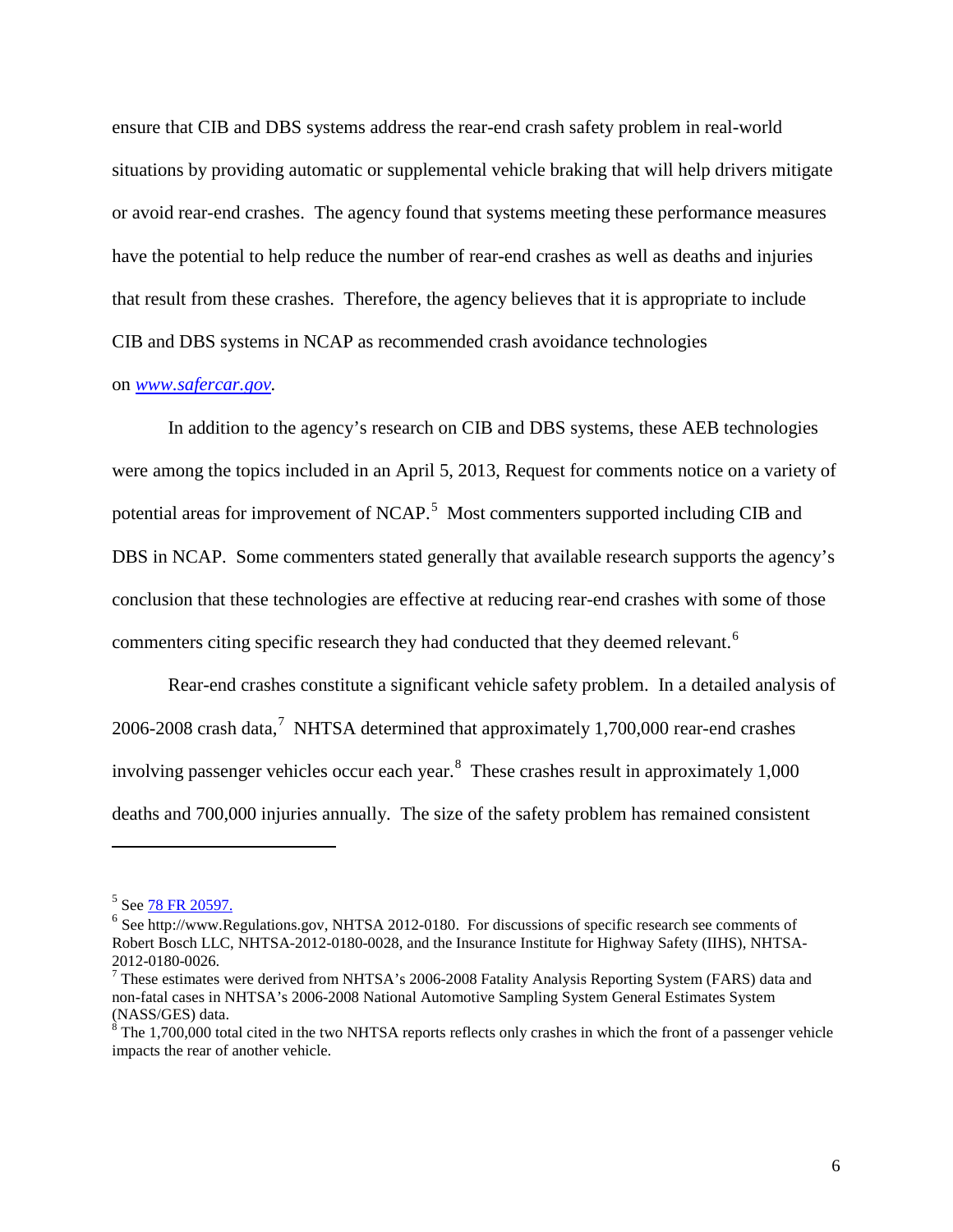since then. In 2012, the most recent year for which data are available, there were a total of 1,663,000 rear-end crashes. These rear-end crashes in 2012 resulted in 1,172 deaths and 706,000 injuries, which represents 3 percent of all fatalities and 30 percent of all injuries from motor vehicle crashes in  $2012.^{9,10}$  $2012.^{9,10}$  $2012.^{9,10}$  $2012.^{9,10}$ 

As part of its rear-end crash analysis, the agency concluded that AEB systems would have had a favorable impact on a little more than one-half of rear-end crashes.<sup>[11](#page-6-2)</sup> The remaining crashes, which involved circumstances such as high speed crashes resulting in a fatality in the lead vehicle or one vehicle suddenly cutting in front of another vehicle, were not crashes that current AEB systems would be able to prevent or mitigate. The agency has estimated CIB and DBS system effectiveness based on its research findings from track testing of these systems.

In July 2012, the agency issued a Request for comments notice seeking feedback on its CIB and DBS research.<sup>[12](#page-6-3)</sup> Ford Motor Company indicated that the Lead Vehicle Stopped (LVS) scenario actually consists of two scenarios, one in which the lead vehicle is actually stopped or stationary, and one in which the lead vehicle is decelerating and comes to a stop before the crash occurs but could have been previously seen moving by the AEB system sensors. Additional analysis of LVS crashes found that these crashes are evenly split between lead vehicle stopped

<span id="page-6-1"></span><span id="page-6-0"></span><sup>&</sup>lt;sup>9</sup> See NHTSA's Traffic Safety Facts 2012, Page 70.<br><sup>10</sup> The approximately 1,000 deaths per year in 2006-2008 were limited to two-vehicle crashes, as fatal crash data at the time did not contain detailed information on crashes involving three or more vehicles. This information was added starting with the 2010 data year, and the 1,172 deaths in 2012 occurred in crashes involving any number of vehicles.

<span id="page-6-2"></span><sup>&</sup>lt;sup>11</sup> See "Forward-Looking Advanced Braking Technologies Research Report" (June 2012).

<span id="page-6-3"></span><sup>(</sup>http://www.Regulations.gov, NHTSA 2012-0057-0001), page 12.<br><sup>12</sup> See [77 FR 39561.](https://www.federalregister.gov/articles/2012/07/03/2012-16250/advanced-braking-technologies-that-rely-on-forward-looking-sensors-request-for-comments)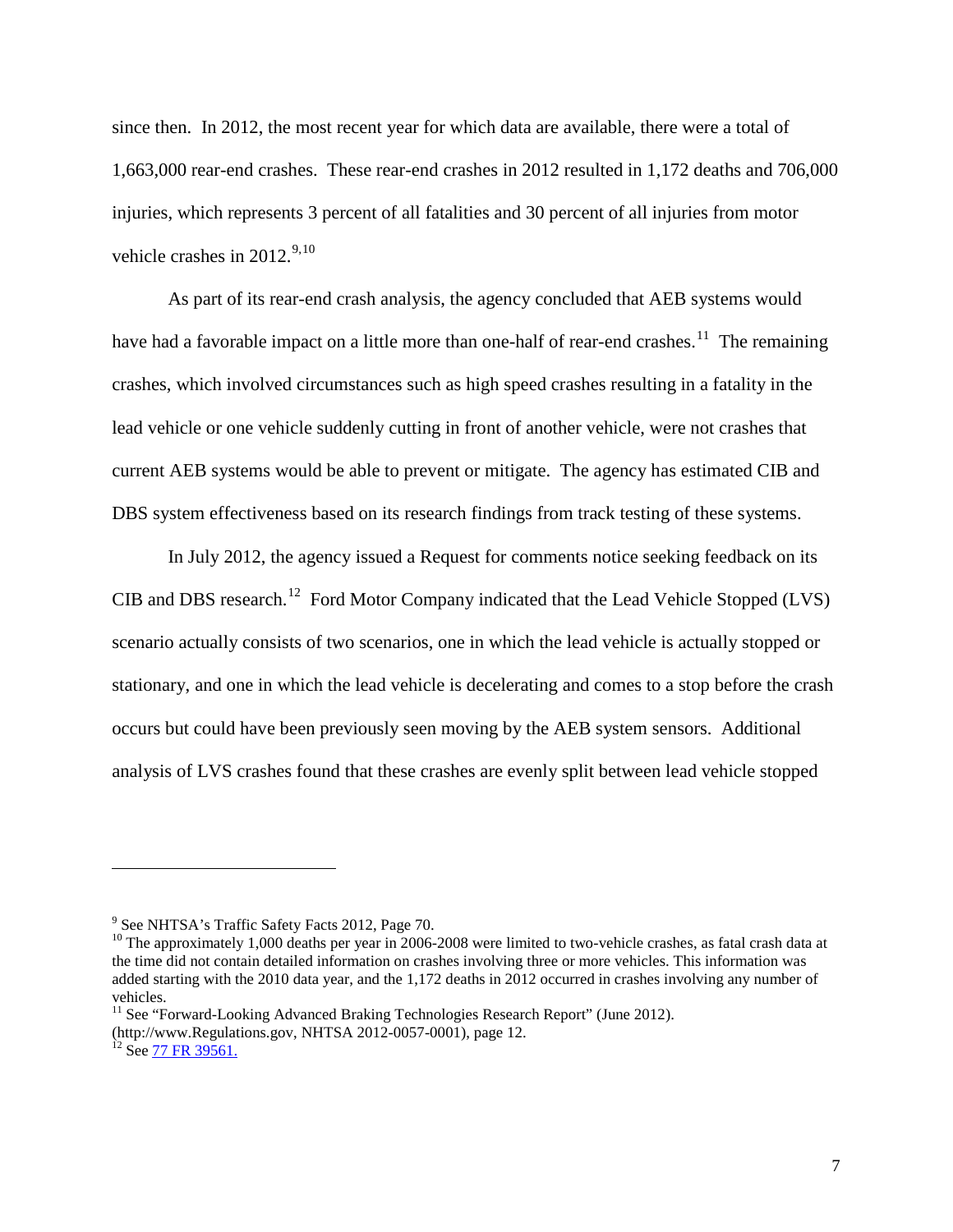and lead vehicle decelerating to a stop (LVD-S) crashes, each representing about 32 percent of the rear-end crash population.

The agency is issuing this document to request comments on its plan to update NCAP. The agency believes that, through NCAP, it can help not only to educate consumers on the role AEB technologies play in addressing rear-end crashes, but also to utilize market incentives to encourage wider incorporation of these important safety technologies.

The advanced crash avoidance technologies that are currently recommended by NHTSA through NCAP (as "Recommended Advanced Technology Features") are shown on *[www.safercar.gov](http://www.safercar.gov/)*. Our plan is to add CIB and DBS systems as recommended advanced technology features on our website.

# **Planned Criteria for Recognizing a Vehicle Make/Model as Having a Recommended CIB or DBS System**

For the agency to determine which CIB and DBS systems it will recommend to consumers, NHTSA needs a means for evaluating CIB and DBS systems. The agency has developed test procedures for both CIB and DBS systems as part of its research effort.<sup>[13](#page-7-0)</sup> Although these procedures have been designed to provide a reasonable assessment of overall system performance, the agency may modify the number of test scenarios and the number of test trials per test scenario to accommodate the practical needs of NCAP. The following sections provide a brief summary of the CIB and DBS planned test procedures. The information

<span id="page-7-0"></span> $13$  Copies of the test procedures that were used by NHTSA to conduct light vehicle AEB system evaluations in 2014 may be found at http://www.Regulations.gov, NHTSA-2012-0057-0038.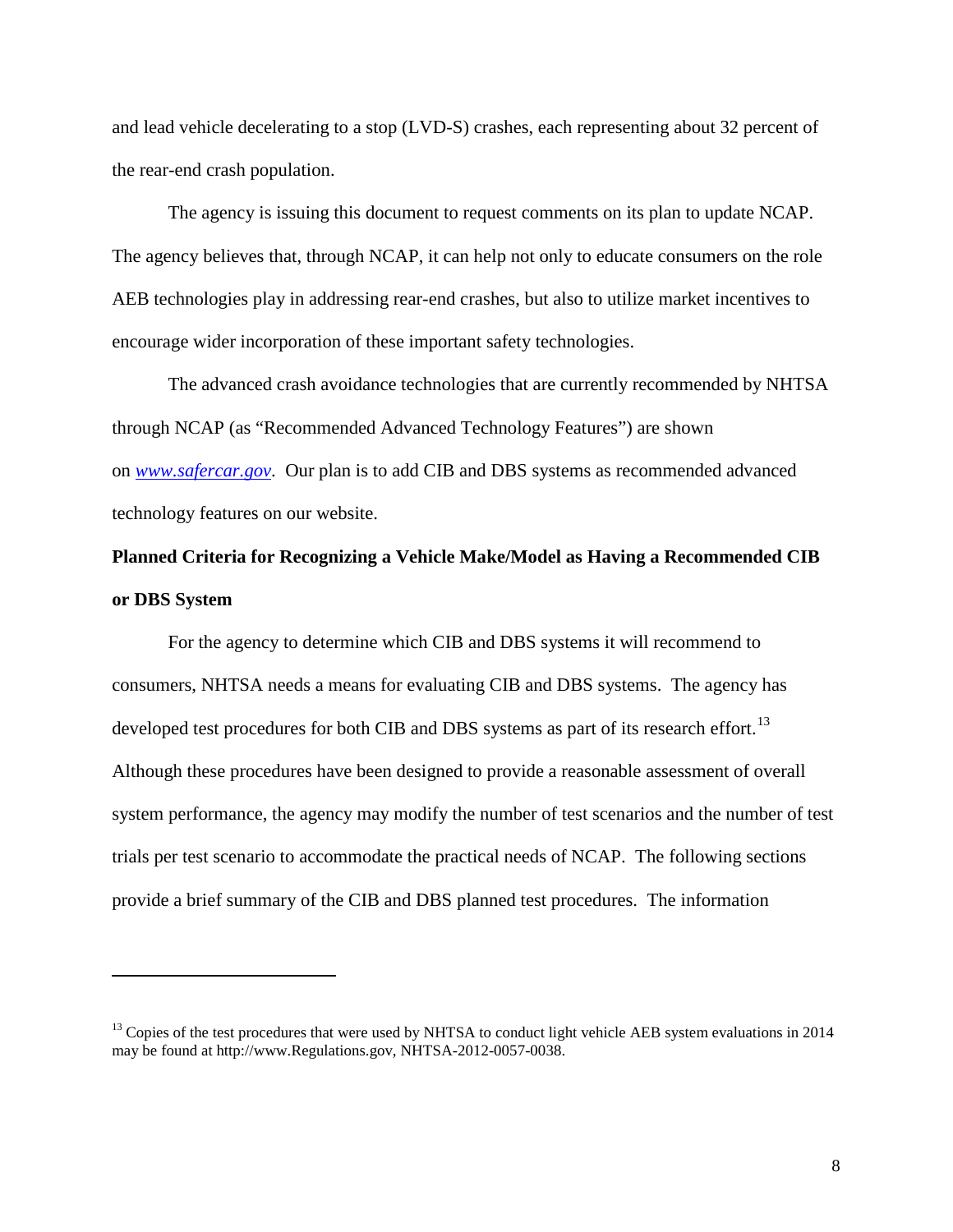presented here is intended to indicate the level of vehicle performance the test procedures would set in order for CIB and DBS systems to receive NCAP recommendation.

The planned test procedures represent the four primary scenarios present in the rear-end crash target population. They also include a fifth scenario to assess whether an AEB system activates in a specific non-crash-imminent scenario (subsequently referred to as a "false positive" scenario). The five test scenarios are:

- 1. Lead vehicle stopped (LVS)
- 2. Lead vehicle moving (LVM) at a constant speed slower than the SV
- 3. Lead vehicle decelerating (LVD)
- 4. Lead vehicle decelerating to a stop (LVD-S)
- 5. False positive test (steel trench plate, STP)

Tables 1 and 2 present the test speeds and performance measures developed for each of

NHTSA's AEB test scenarios for CIB and DBS. As shown in the second column of these tables, the test speeds for the vehicle being tested (hereinafter, the subject vehicle (SV)) and for the lead vehicle (hereinafter, principal other vehicle (POV)) are the same for the respective CIB and DBS scenarios. However, in most cases, the DBS performance measures specify a greater SV speed reduction than the corresponding CIB test (the exception being the LVM test performed with a SV speed of 25 mph). This is because the speed reductions present during DBS evaluations are the result of the foundation brake application plus the supplementary effect of DBS, and the foundation brake applications used during DBS evaluations are typically commanded earlier than the automatic brake applications during CIB tests.

| <b>Scenarios</b> | <b>Speeds of Vehicles</b>                               | <i><b>Satisfactory Performance</b></i>               |
|------------------|---------------------------------------------------------|------------------------------------------------------|
| <b>LVS</b>       | $\sqrt{\text{SV } 25 \text{ mph } (40.2 \text{ km/h})}$ | Speed reduction of $\geq$ 9.8 mph (15.8 km/h) for at |
|                  | $POV0$ mph $(0 \text{ km/h})$                           | least 7 of 8 valid test trials                       |

**TABLE 1. CIB Test Scenarios and System Performance Test Measures**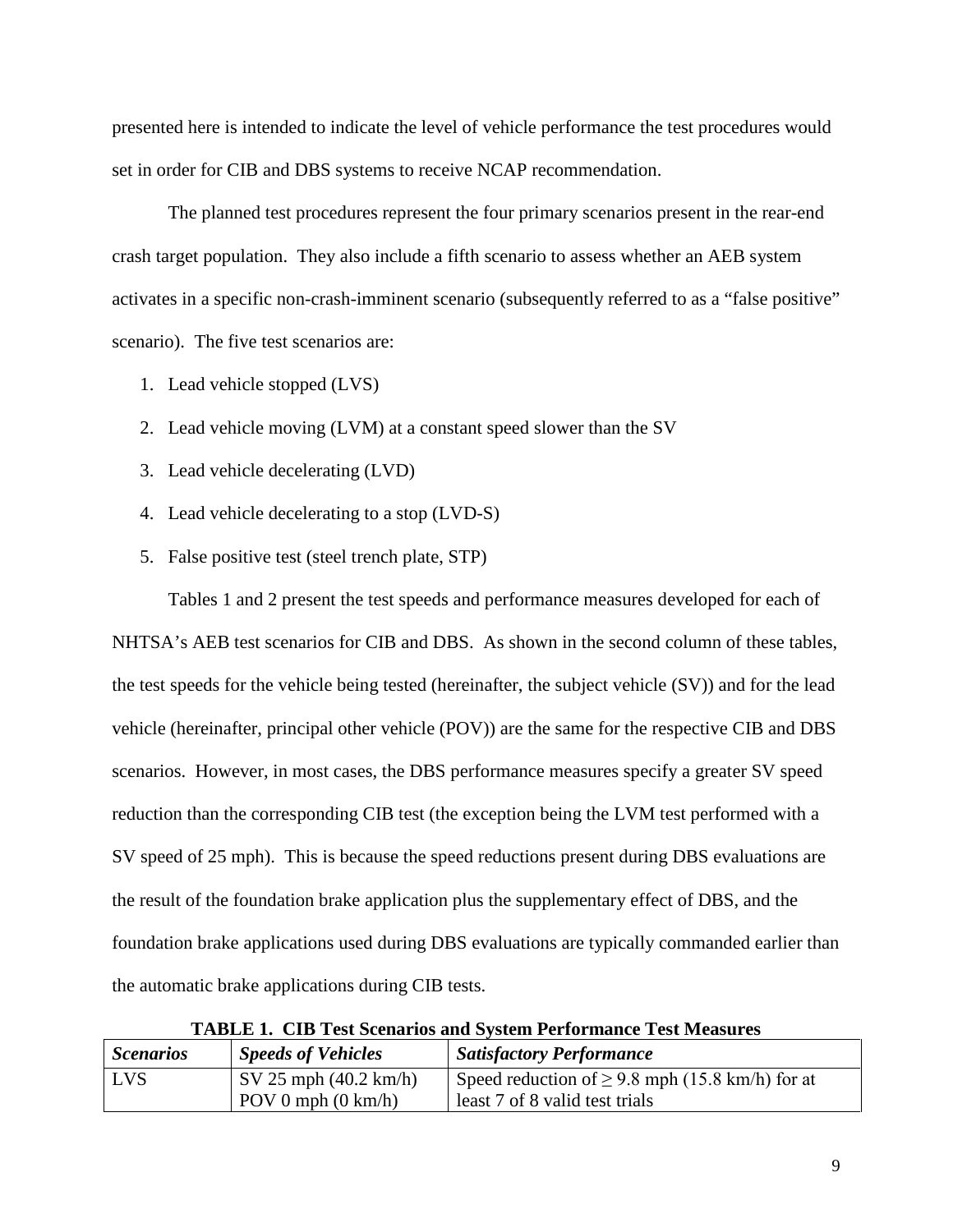| <b>LVM</b>     | $SV 25$ mph $(40.2$ km/h)        | No SV-to-POV impact for at least 7 of 8 valid test    |
|----------------|----------------------------------|-------------------------------------------------------|
|                | POV 10 mph $(16.1 \text{ km/h})$ | trials                                                |
| <b>LVM</b>     | SV 45 mph (72.4 km/h)            | Speed reduction of $\geq$ 9.8 mph (15.8 km/h) for at  |
|                | POV 20 mph (32.2 km/h)           | least 7 of 8 valid test trials                        |
| <b>LVD</b>     | $SV$ 35 mph (56.3 km/h)          | Speed reduction of $\geq 10.5$ mph (16.9 km/h) for at |
|                | POV 35 mph (56.3 km/h)           | least 7 of 8 valid test trials                        |
| LVD-S          | $SV 25$ mph $(40.2$ km/h)        | Speed reduction of $\geq$ 9.8 mph (15.8 km/h) for at  |
|                | POV 25 mph (40.2 km/h)           | least 7 of 8 valid test trials                        |
| False positive | $25$ mph $(40.2$ km/h)           | Peak SV deceleration $\leq 0.25$ g                    |
| False positive | 45 mph (72.4 km/h)               | Peak SV deceleration $\leq 0.25$ g                    |

**TABLE 2. DBS Test Scenarios and System Performance Measures**

| <b>Scenarios</b> | <b>Speeds of Vehicles</b>        | <b>Satisfactory Performance</b>                      |
|------------------|----------------------------------|------------------------------------------------------|
| <b>LVS</b>       | SV 25 mph (40.2 km/h)            | No SV-to-POV impact for at least 7 of 8 valid test   |
|                  | POV 0 mph $(0 \text{ km/h})$     | trials                                               |
| <b>LVM</b>       | $SV 25$ mph $(40.2$ km/h)        | No SV-to-POV impact for at least 7 of 8 valid test   |
|                  | POV 10 mph $(16.1 \text{ km/h})$ | trials                                               |
| <b>LVM</b>       | $SV$ 45 mph (72.4 km/h)          | No SV-to-POV impact for at least 7 of 8 valid test   |
|                  | POV 20 mph $(32.2 \text{ km/h})$ | trials                                               |
| <b>LVD</b>       | $SV$ 35 mph (56.3 km/h)          | No SV-to-POV impact for at least 7 of 8 valid test   |
|                  | POV 35 mph (56.3 km/h)           | trials                                               |
| LVD-S            | $SV 25$ mph $(40.2$ km/h)        | No SV-to-POV impact for at least 7 of 8 valid test   |
|                  | POV 25 mph $(40.2 \text{ km/h})$ | trials                                               |
| False positive   | $25$ mph $(40.2$ km/h)           | Peak SV deceleration $\leq$ 125% of the average peak |
|                  |                                  | SV deceleration realized during a series of baseline |
|                  |                                  | brake stops                                          |
| False positive   | 45 mph $(72.4 \text{ km/h})$     | Peak SV deceleration $\leq$ 125% of the average peak |
|                  |                                  | SV deceleration realized during a series of baseline |
|                  |                                  | brake stops                                          |

As currently written, each test procedure involves a total of 56 test runs (eight valid test trials for each of the seven test scenarios). The test procedures also include time to condition the SV brakes, including a full FMVSS No. 135 brake burnish prior to testing and a brake warming regiment to ensure the initial brake temperature is within a range before each test trial.

Additionally, because the DBS evaluations specify that the SV brakes be applied, the DBS procedures include a series of eight brake characterization tests. The purpose of these brake characterization tests is to determine the position and force input magnitudes to be used by the brake controller robot during test conduct. This process determines the amount of braking to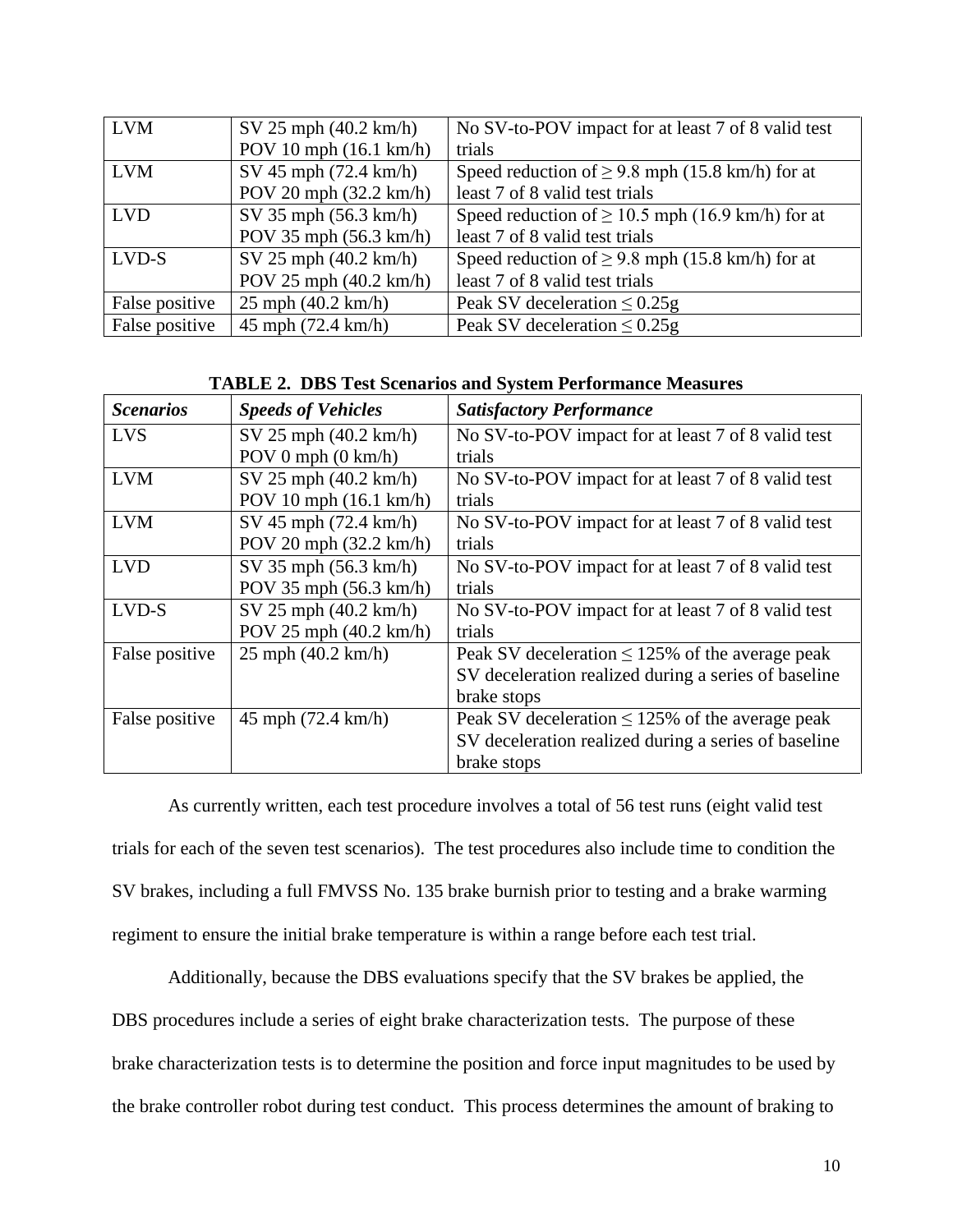apply during DBS testing that is sufficiently high to activate the DBS system being tested, yet low enough that the SV's conventional brake assist system<sup>[14](#page-10-0)</sup> is not activated. NHTSA plans to use a programmable brake controller to apply all brake applications defined in the DBS test procedure.

Also with respect to the DBS test procedure, the agency found that in some vehicles, the brake pedal moves toward the floor during DBS activation without the driver applying additional force to the pedal. In this situation, the force at the brake pedal will decrease if the brake controller maintains a constant pedal position (rather than following it as it moves to the floor). Even though the brake pedal position does not change, the DBS system may misinterpret this force reduction as the driver releasing the brakes, incorrectly assuming that strong supplemental DBS braking is no longer needed. To address this, NHTSA has supplemented the displacement (i.e., position) feedback-based brake applications in the DBS test procedure with an optional brake application technique featuring "hybrid feedback" control, which includes a combination of displacement and force control.

Hybrid feedback helped certain vehicles reach their DBS-enhanced braking potential by preventing the applied brake force from falling to zero. However, the limited data collected indicate use of hybrid-based braking will not benefit most vehicles. With a few exceptions, vehicles achieved better DBS performance with displacement feedback brake applications as opposed to hybrid feedback brake applications. The agency will work with manufacturers to

<span id="page-10-0"></span> $14$  Conventional brake assist system is a technology that initiates supplemental braking based on brake pedal application rate without the use of any forward-sensing information.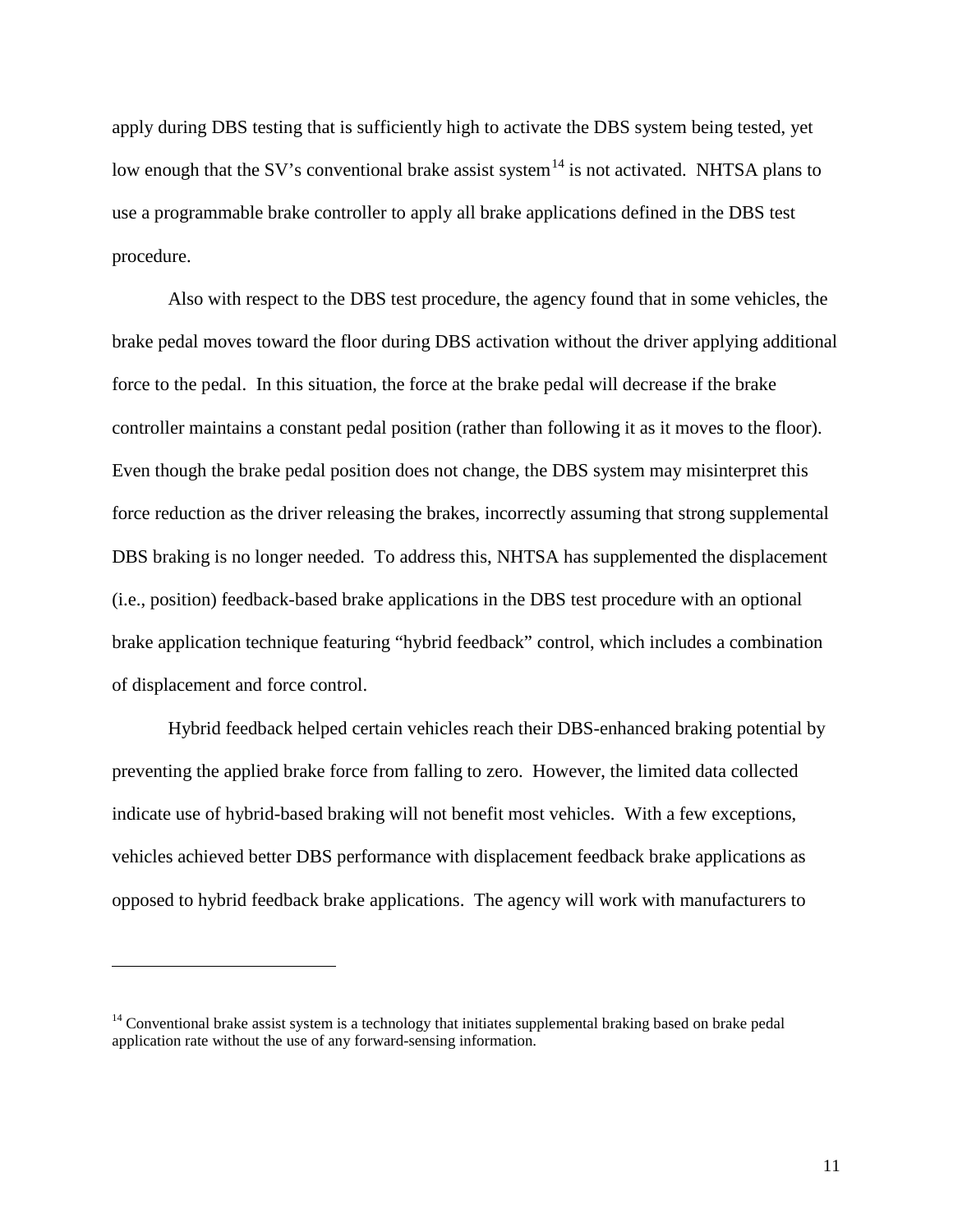understand their preference of the optional hybrid feedback or displacement-based feedback during NHTSA's evaluation of their vehicles.

For the purpose of conducting AEB testing, the agency designed and manufactured a strikeable surrogate vehicle  $(SSV)$ .<sup>15</sup> The physical appearance of the SSV resembles the rear section of a 2011 Ford Fiesta hatchback. The SSV is constructed primarily from carbon fiber, which enables the SSV to withstand repeated impacts with negligible change in its shape over time and without causing harm to test drivers or damage to vehicles being evaluated. If it is struck and damaged, the SSV can be reconstructed to its original specifications. Our testing shows that the SSV generates CIB and DBS system activation just as an actual vehicle would. The agency plans to use the SSV to evaluate the performance of vehicles.

# **Public Participation**

ı

#### **On what topics is the agency requesting comments?**

This document requests comments on the agency's plan to recommend CIB and DBS systems in the NCAP program. Based on comments received in response to the April 5, 2013, Request for comments notice on a variety of potential areas for improvement of NCAP (78 FR 20597), including CIB and DBS, the agency believes that motor vehicle manufacturers, suppliers, and consumer advocacy groups generally agree that consumers would benefit from being provided with information about CIB and DBS systems and their potential to help drivers

<span id="page-11-0"></span><sup>&</sup>lt;sup>15</sup> For details of the NHTSA designed SSV, see [http://www.Regulations.gov,](http://www.regulations.gov/) NHTSA-2012-0057-0032, NHTSA's Stirkeable Surrogate Vehicle (SSV) Design Overview, and NHTSA-2012-0057-0034, Radar Measurements of NHTSA's Surrogate Vehicle (SSV).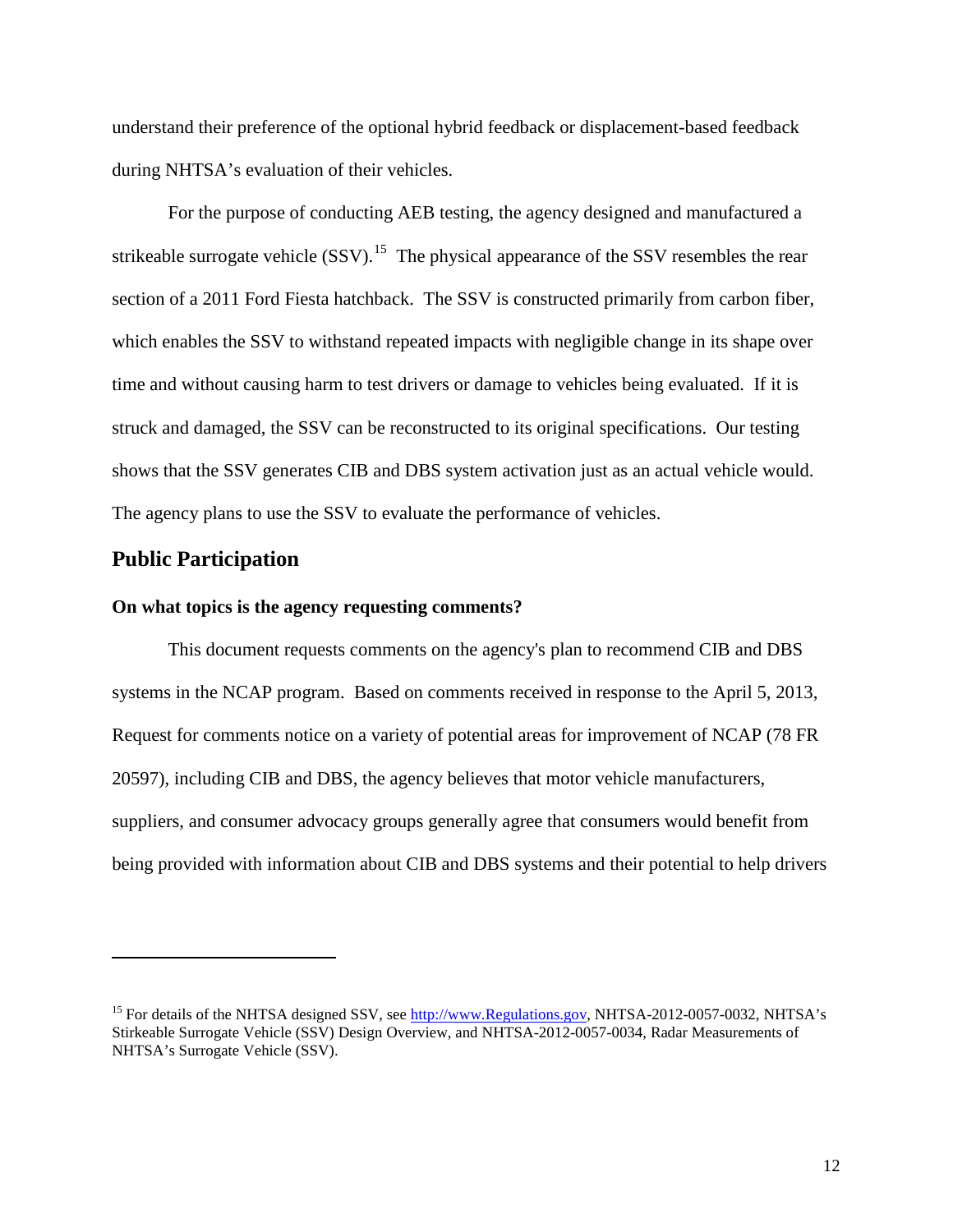avoid rear-end crashes. However, the agency will consider whether there are compelling arguments against including CIB and DBS system evaluations in NCAP.

The agency is also interested in any suggestions or observations regarding the practical aspects of incorporating CIB and DBS system evaluations into NCAP as recommended technologies. In particular, the agency would be interested in any comments or suggestions regarding the following:

- *Test procedures:* What is the general response to the planned test procedures? How will the combination of test scenarios and test speeds described provide an accurate representation of real-world CIB and DBS system performance, and how can they be improved? Can any of the scenarios be removed from the test procedures while still ensuring a certain level of system performance? If so, what are they and why? Similarly, why and how should the number of test trials per scenario be reduced? What, if any, specific improvements to the test procedures are still necessary?
- *The Strikeable Surrogate Vehicle (SSV)*: Are there specific elements that would cause NHTSA's SSV to be inappropriate for use in the agency's CIB and DBS performance evaluations? If so, what are they, and how are they a problem? Will the SSV meet the needs for CIB and DBS evaluation for the foreseeable future? If not, why not? What alternatives could be considered and why?
- *DBS Test Brake Application Strategy:* We seek comment on whether the two brake application methods defined in the DBS test procedure, those based on displacement or hybrid control, provide NHTSA with enough flexibility to accurately assess the performance of all DBS systems. What specific refinements, if any, are needed to either application method?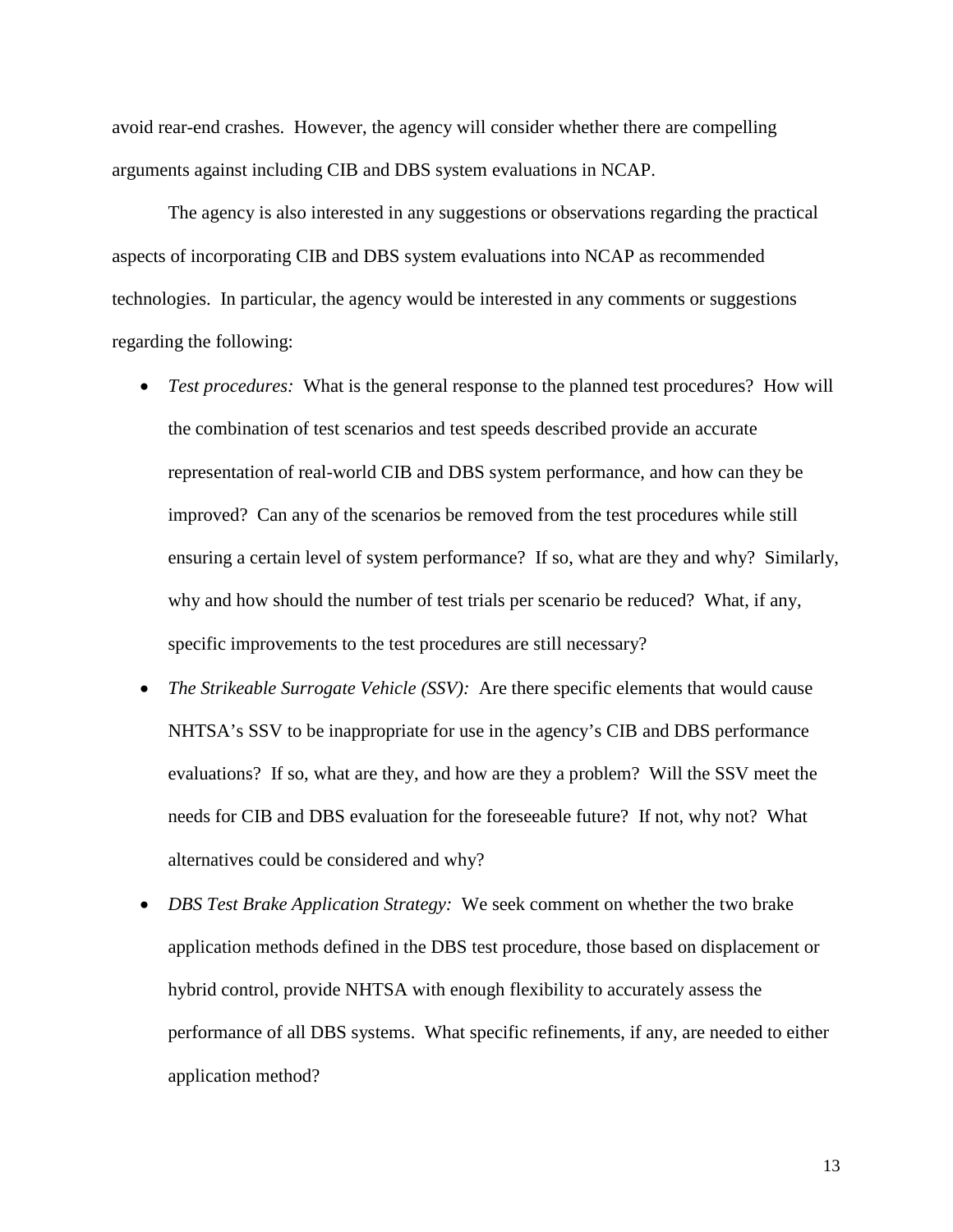• *CIB and DBS Research:* We seek comment on whether there is any recent research concerning CIB and DBS systems that is not reflected in the agency's research to date. If so, please provide a reference to that research.

#### **How do I prepare and submit comments?**

Your comments must be written and in English. To ensure that your comments are filed correctly in the docket, please include the docket number of this document in your comments.

Your comments must not be more than 15 pages long [\(49 CFR 553.21\)](https://www.federalregister.gov/select-citation/2013/06/26/49-CFR-553.21). NHTSA established this limit to encourage you to write your primary comments in a concise fashion. However, you may attach necessary additional documents to your comments. There is no limit on the length of the attachments.

Please submit one copy (two copies if submitting by mail or hand delivery) of your comments, including the attachments, to the docket following the instructions given above under ADDRESSES. Please note, if you are submitting comments electronically as a PDF (Adobe) file, we ask that the documents submitted be scanned using an Optical Character Recognition (OCR) process, thus allowing the agency to search and copy certain portions of your submissions.

#### **How do I submit confidential business information?**

If you wish to submit any information under a claim of confidentiality, you should submit three copies of your complete submission, including the information you claim to be confidential business information, to the Office of the Chief Counsel, NHTSA, at the address given above under FOR FURTHER INFORMATION CONTACT. In addition, you may submit a copy (two copies if submitting by mail or hand delivery), from which you have deleted the claimed confidential business information, to the docket by one of the methods given above under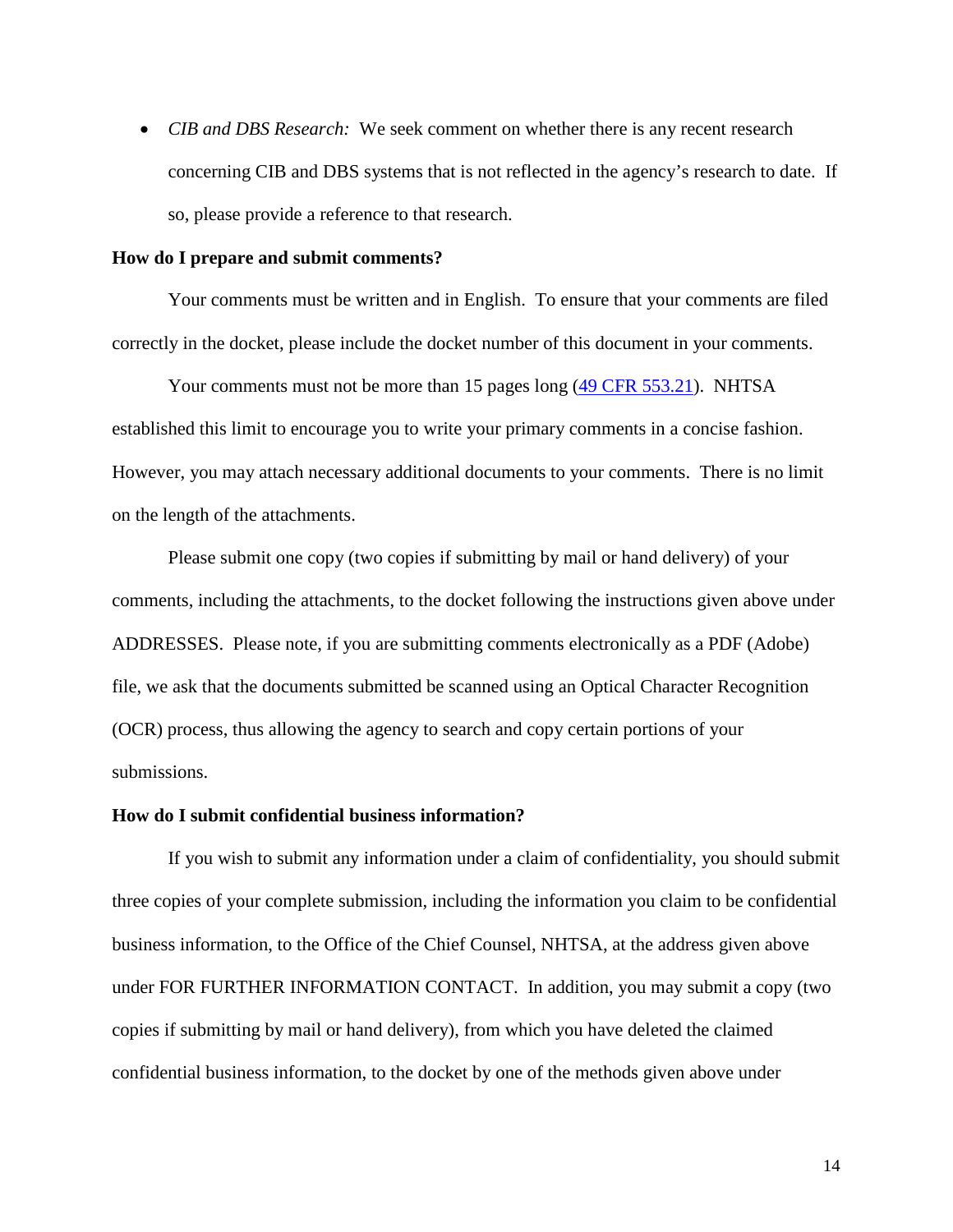ADDRESSES. When you send a comment containing information claimed to be confidential business information, you should include a cover letter setting forth the information specified in NHTSA's confidential business information regulation [\(49 CFR Part 512\)](https://www.federalregister.gov/select-citation/2013/06/26/49-CFR-512).

### **Will the agency consider late comments?**

NHTSA will consider all comments received before the close of business on the comment closing date indicated above under DATES. To the extent possible, the agency will also consider comments received after that date.

#### **How can I read the comments submitted by other people?**

You may read the comments received at the address given above under ADDRESSES. The hours of the docket are indicated above in the same location. You may also see the comments on the Internet, identified by the docket number at the heading of this notice,

# at *[http://www.regulations.gov.](http://www.regulations.gov/)*

Please note that, even after the comment closing date, NHTSA may continue to file relevant information in the docket as it becomes available. Further, some people may submit late comments. Accordingly, the agency recommends that you periodically check the docket for new material.

Anyone is able to search the electronic form of all comments received into any of our dockets by the name of the individual submitting the comment (or signing the comment, if submitted on behalf of an association, business, labor union, etc.). You may review DOT's complete Privacy Act Statement in the Federal Register published on April 11, 2000 [\(65 FR](https://www.federalregister.gov/citation/65-FR-19477)  [19477-](https://www.federalregister.gov/citation/65-FR-19477)78) or you may visit *[http://www.dot.gov/privacy.html.](http://www.dot.gov/privacy.html)*